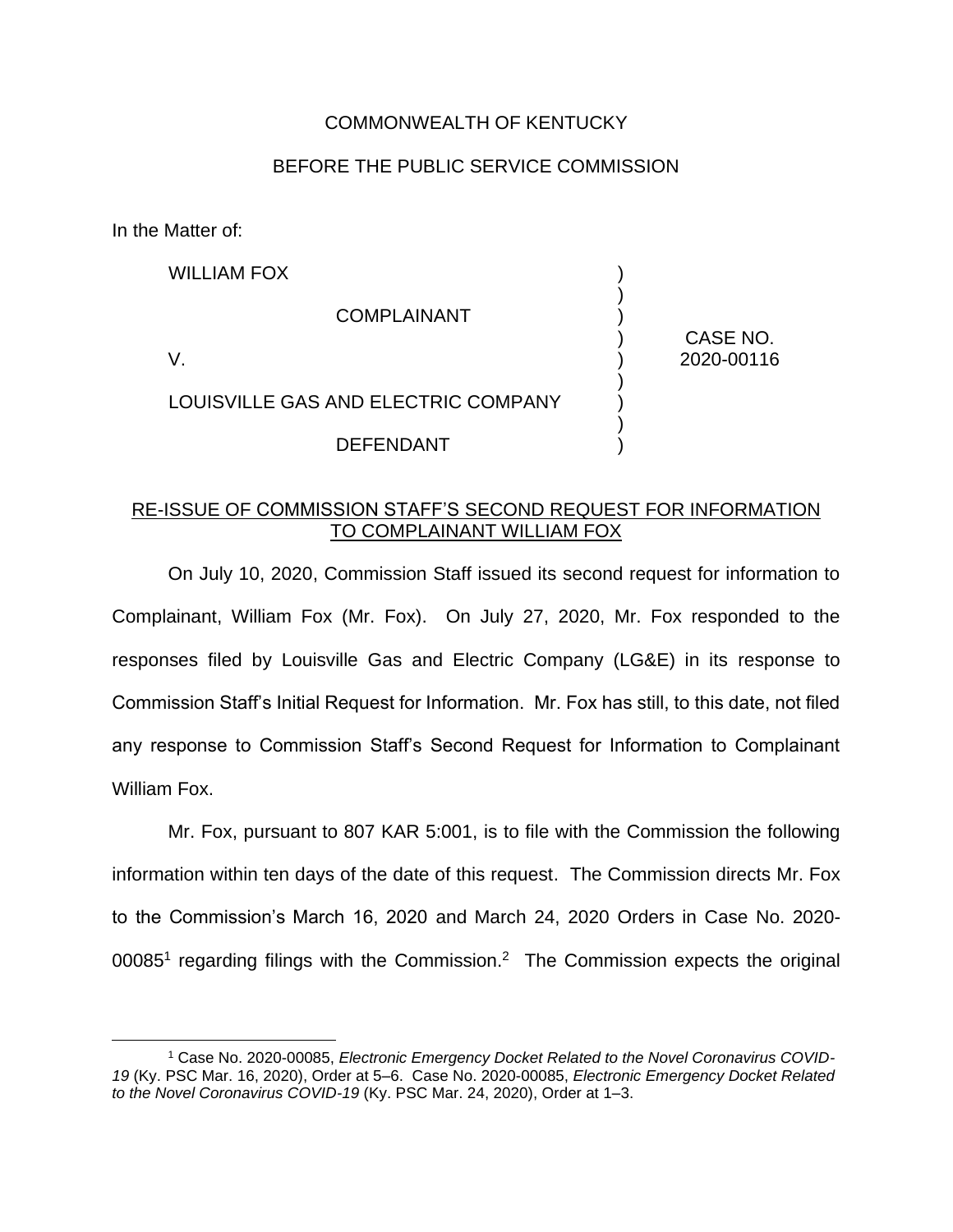documents to be filed with the Commission within 30 days of the lifting of the current state of emergency. All responses in paper medium shall be appropriately bound, tabbed, and indexed.

Each response shall include the name of the witness responsible for responding to the questions related to the information provided. Each response shall be answered under oath or, for representatives of a public or private corporation or a partnership or association or a governmental agency, be accompanied by a signed certification of the preparer or the person supervising the preparation of the response on behalf of the entity that the response is true and accurate to the best of that person's knowledge, information, and belief formed after a reasonable inquiry.

Mr. Fox shall make timely amendment to any prior response if Complainant obtains information that indicates the response was incorrect when made or, though correct when made, is now incorrect in any material respect. For any request to which Mr. Fox fails or refuses to furnish all or part of the requested information, Mr. Fox shall provide a written explanation of the specific grounds for its failure to completely and precisely respond.

Careful attention shall be given to copied material to ensure that it is legible. When the requested information has been previously provided in this proceeding in the requested format, reference may be made to the specific location of that information in responding to this request. When applicable, the requested information shall be separately provided for total company operations and jurisdictional operations. When

<sup>&</sup>lt;sup>2</sup> Any electronic email filed in this matter should be sent to  $PSCED@ky.gov$ , and each message should include the case number in the subject line of the message and a read receipt to ensure the Commission received the message and documents.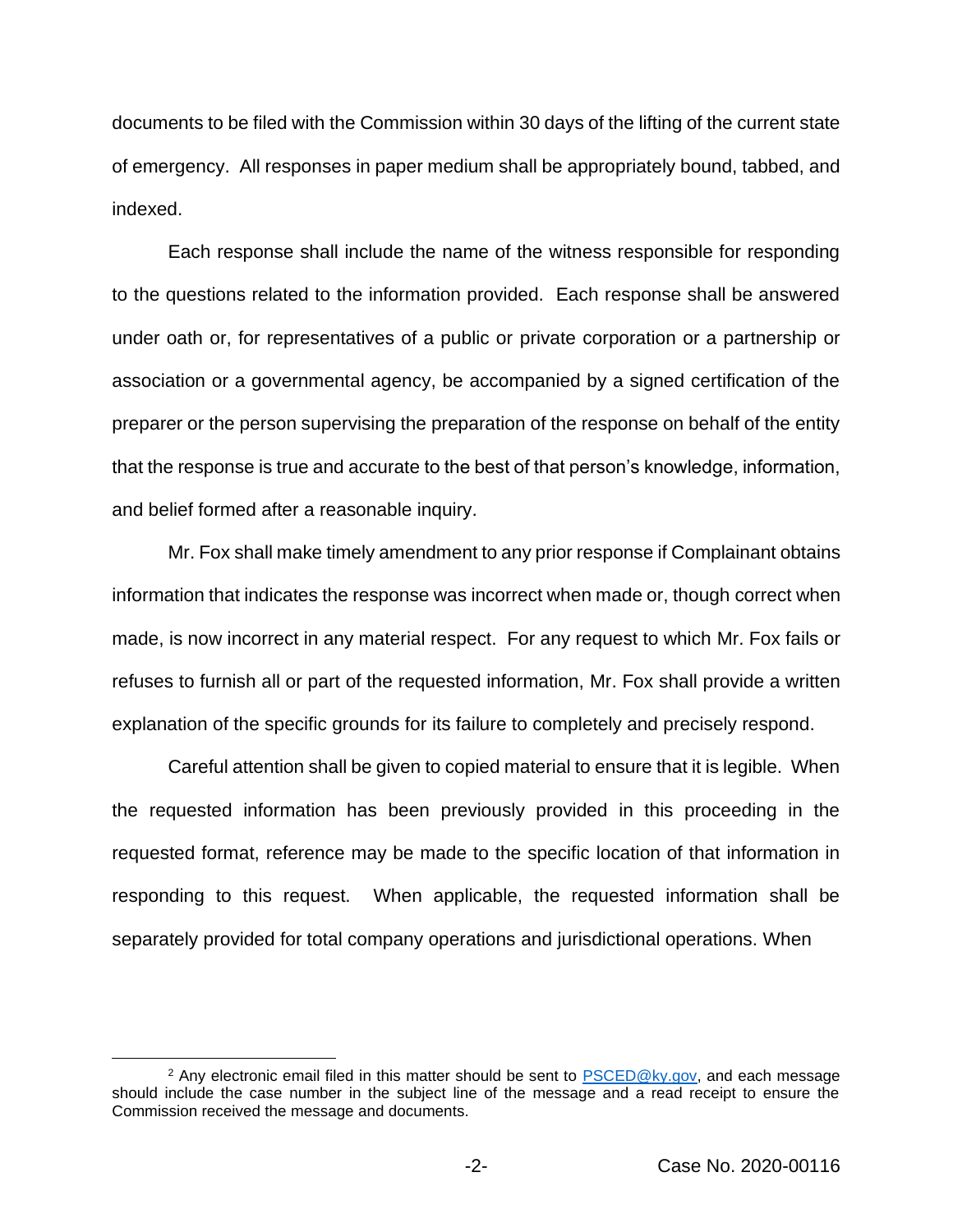filing a paper containing personal information, Mr. Fox shall, in accordance with 807 KAR 5:001, Section 4(10), encrypt or redact the paper so that personal information cannot be read.

1. Refer to Mr. Fox's Response to the Commission's June 8, 2020 Order, which states that five businesses owned entirely or in part by Mr. Fox receive service from the account that is the subject of this proceeding at the service address of 138 Buchanan Street. Explain whether JABB Properties LLC, JG Franchising, Amazing Chicken Company, Billy Bowls, and Soup Coup LLC all receive natural gas service from LG&E, and if so, whether the natural gas is received through one meter.

2. If the five businesses referenced in Item No. 1 receive natural gas service through one LG&E meter, explain how bill payments for the natural gas service are allocated between the five businesses.

3. State whether Mr. Fox requested that LG&E change the customer class for Mr. Fox's account going forward, and if so, provide documentation of the request and LG&E's response.

Jhde O. Fridascy

Linda C. Bridwell, PE Executive Director Public Service Commission P.O. Box 615 Frankfort, KY 40602

DATED \_\_\_\_\_\_\_\_\_\_\_\_\_\_\_\_\_\_\_ APR 19 2021

cc: Parties of Record